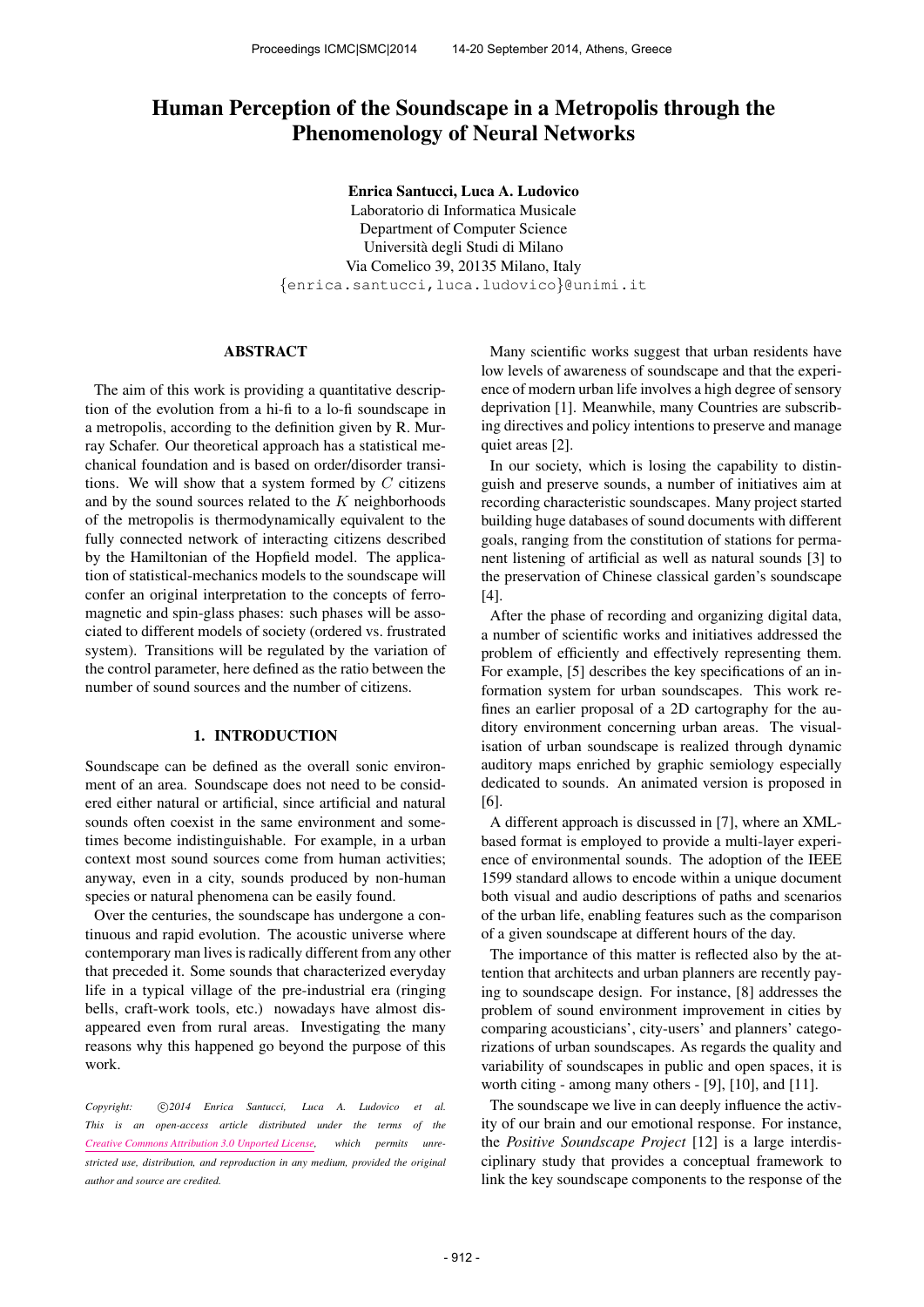brain, subjected to both affective and neutral soundscapes. Scientific research has been conducted through qualitative fieldwork, lab-based listening tests, and physiological validation. As a result, a number of metrics have been suggested for some perceptual scales.

An interesting experience about audio-visual interaction is described in [13], where the analysis of preferences for combinations of four sounds and eight visual landscapes revealed an interesting result: it is the sound and not the visual component which seems to influence the patterns of preference. This aspect stresses the affective role of sound in combination with the visual setting.

The soundscape also produces an effect on the sound perception by people, influencing the daily activities and even the social interaction within a community. In fact, the evolution of the soundscape goes hand in hand with the transformation of people's lifestyle. The acoustic environment is an effective indicator of the social conditions that produced it, and it provides information on the development lines of a given society [14].

# 2. HI-FI VS. LO-FI SOUNDSCAPES

The key concept of *acoustic community* has been introduced by B. Truax in [15]. In his opinion, when a sound is clearly heard within a given area and reflects the community, it creates a unifying relationship with the environment. In particular, acoustic cues and signals can help to define an area from a spatial, temporal, social and cultural perspective.

Thus, an acoustic community is linked and defined by those sounds that identify not only daily and seasonal cycles, but also shared activities, rituals and dominant institutions of the area. A community with a good acoustic definition can easily recognize, identify and derive meaning from the soundscape. According to [16], the acoustic features that uniquely characterize a specific soundscape are: sound signals, keynotes, and soundmarks. Through years of listening, these sounds provide strong associations among members of the community and thereby create a continuity with the past.

In the Sixties, R. Murray Schafer caught the essential point of the problem by noting an increasing loss of acoustic identity of human settlements, which consequently reflects on the loss of social identity.

The background noise, predominant almost everywhere, leads to the disappearance of acoustic forms, as well as of the aesthetic plurality and the various depth degrees related to the sounds. Before industrialization the acoustic sphere around the subject could be divided into a foreground zone, an intermediate zone and a background zone. For instance, the sound of a conversation we are engaged in would belong to the foreground, the birds of the garden around us to the intermediate, and the church bells that resonate throughout the city to the background zone. The risk underlined by Schafer is the disappearing in modern cities of heterogeneity and the appearance of an identical and homogeneous sound. At this regard, the key step is the transition from pre-industrial to post-industrial society, that corresponds to the transition from a *hi-fi* to a *lo-fi soundscape*

respectively.

According to Schafer, in a *hi-fi soundscape* we can clearly perceive sounds and their orientation (i.e. location and distance) within the acoustic space. A hi-fi soundscape is an environment where "sounds overlap less frequently; there is perspective - foreground and background". In the atmosphere of a silent hi-fi soundscape, even the most negligible disturbance can communicate important information of vital interest.

On the contrary, in a *lo-fi soundscape* the sonic space is confused, individual sounds lose their identity within a superabundant sonic presence, and masking is common. There is interference in all channels and even the most ordinary sounds must be amplified in order to be heard. As a consequence of amplification, the community becomes noisier and noisier and this adds further difficulty in identifying sound sources.

The lo-fi soundscape comes from congestion. It dates back to the industrial revolution, when new sounds appeared and many natural and archetypal sounds ended up being blacked out. A further development was due to the electric revolution, which introduced new effects and mechanisms able to package sound and transmit in a schizophrenic way through time and space. Today the world is suffering a superabundance of sound and media information in general, so that only a small part can be clearly perceived.

During the transition from pre-industrial to post-industrial society, i.e. from a hi-fi to a low-fi soundscape, the community gets in touch with new sounds and noises having different quality and intensity with respect to the past. Noise was born as a consequence of the invention of machines and nowadays it is present not only in the roaring atmosphere of big cities but also in rural areas.

The main sources of urban noise are due to transport (cars, motorcycles, buses, ambulances, vehicles on rails) and loud work activities (industries, workshops, clubs, construction sites, entertainment venues, concert or outdoor events). Domestic noise is caused by household appliances (vacuum cleaner, hair dryer, washing machine, etc.), technological home devices (television, hi-fi stereo, home entertainment, etc.) and commercial activities close to our houses (shopping centers, restaurants, pubs, etc.).

The evolution of society due to technological discoveries - and the consequent introduction of new sound and noise sources - involves changes in the keynote sounds of the original soundscape. Nowadays, machines have created such sonic variety that pure sound no longer arouses emotion. Overwhelming sounds are so deeply impressed in the soul of people that they influence generalized behavior and lifestyle.

# 3. PERCEPTION OF THE SOUNDSCAPE: A THERMODYNAMIC APPROACH

The goal of this paper is giving an interpretation to the main effects of soundscape changes on human perception in order to understand the sociological differences associated with such variations. The novelty of our approach consists in using concepts from statistical mechanics and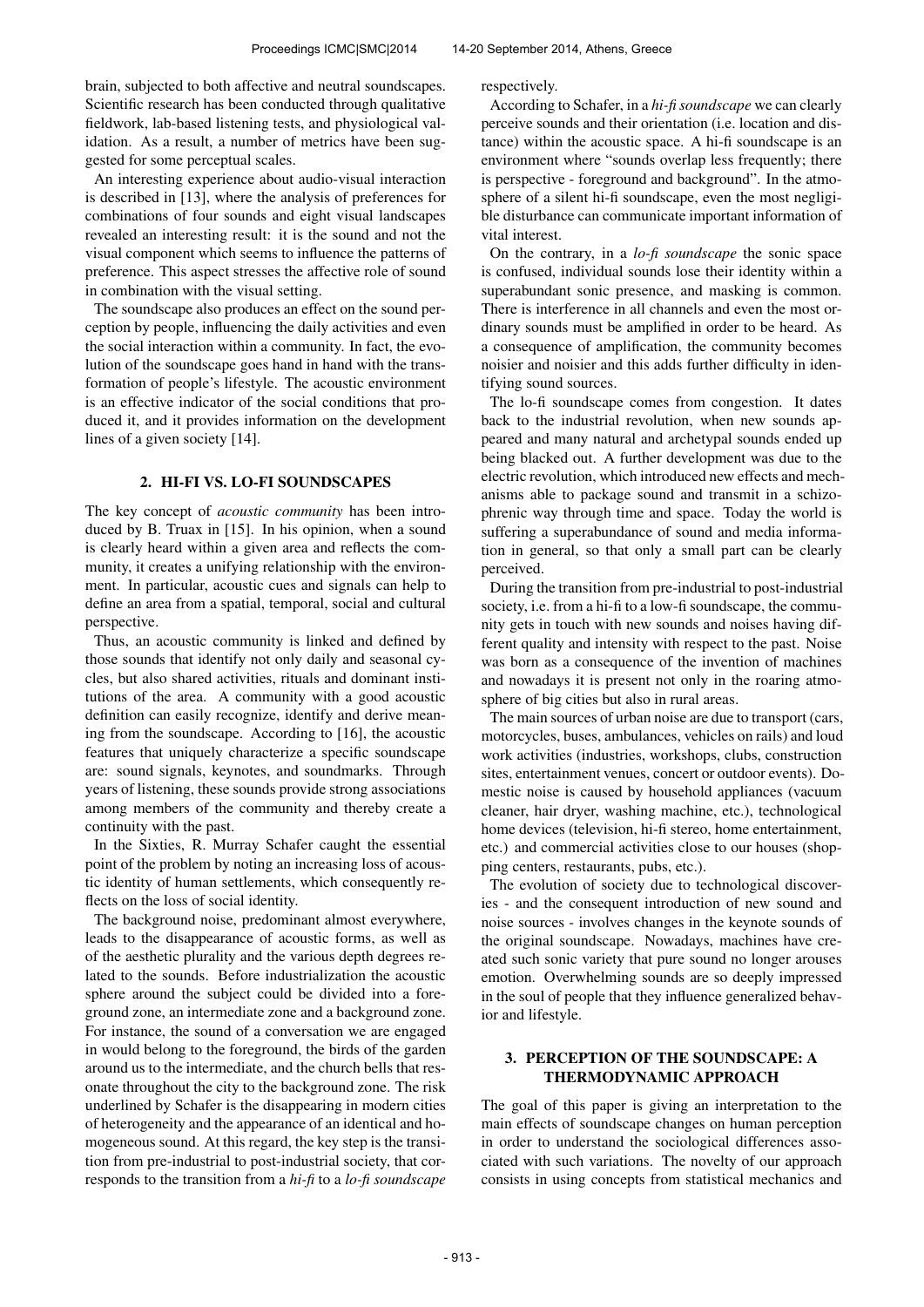the phenomenology of neural networks, considering the system from a macroscopic (i.e. thermodynamic) perspective. The process can be summarized as follows:

- 1. Describing the interaction between  $C$  citizens and the soundscape related to  $K$  neighborhoods belonging to a metropolis through a Hamiltonian function. The model is made of one layer of  $C$  units (where  $c_i$  is the soundscape perception of the *i*-th citizen) and K disconnected layers (each one representing the soundscape of a specific neighborhood), respectively composed of  $S_1, \ldots, S_K$  units (where  $s_\mu^{(i)}$  is the  $\mu$ -th sound source listened by the *i*-th citizen);
- 2. Proving the thermodynamic equivalence, i.e. the equality of the Hamiltonian functions respectively, between the interacting model described above and a Hopfield model where the Hebbian kernel is the sum of the  $K$  Hebbian kernels related to the  $K$  neighborhoods.

Basic notions about statistical mechanics will be provided in Section 3.1, whereas a brief introduction to Hopfield networks will be presented in Section 3.2.

# 3.1 Fundamentals of Statistical Mechanics and Neural **Networks**

Statistical mechanics adopts a probabilistic approach in order to study the average and global behavior of a mechanical system made of a large number of particles, focusing the attention on how the relationships and the interactions among parts influence such a collective behavior. The task of describing a system with many degrees of freedom in a deterministic way - namely by studying the motion of each particle - would be very hard. This problem is solved by describing the system from a macroscopic point of view by means of thermodynamic quantities such as free energy, entropy, pressure, and so on. In other words, the goal is finding the phenomenological laws governing the global behavior of a given system, which is not easily deducible from the analysis of the microscopic laws that control each individual constituent.

Among many statistical mechanics models, we are particularly interested in those describing disordered complex systems. In this context, an important concept is the one of *spin glass*, which can be defined [17, 18] as a spin  $<sup>1</sup>$ </sup> system whose low temperature state appears as a disordered one. A spin glass is a disordered magnet with frustrated interactions, augmented by stochastic positions of the spins, where conflicting interactions are randomly distributed with comparable frequency. Figure 1 provides a schematic representation of the random spin structure of a spin glass (top) and the ordered one of a ferromagnet (bottom).

*Frustration* [19] is a key characteristic of a spin glass system, and it is generally a consequence of randomness. It represents the property for which the Hamiltonian, i.e. the cost function related to a given system, depends not only



Figure 1. Schematic representation of a spin glass structure versus a ferromagnet one.

on the configuration of the system and on the strength of the external fields acting on it, but also on random parameters such as the couplings between the spins.

Thanks to particular assumptions, it is possible to find analogies between neural networks theory and the statistical mechanics of frustrated disordered systems.

#### 3.2 Hopfield Networks

One of the most popular models describing disordered complex systems is the Hopfield model [20], representing a neural network acting as an *associative memory*. Such a model updates the synaptic weights between neurons according to a specific learning rule, depending on the neural activity driven by a given set of observations. After learning, the network is able to generate a sequence of states whose probabilities match those of the observations.

A Hopfield network has a fully connected structure composed by  $N$  neurons (with  $N$  large), to which we associate a generic configuration

$$
\sigma = (\sigma_1, \dots, \sigma_N) \quad \in \quad S^N = \{-1, +1\}^N, \quad (1)
$$

where  $\sigma_i$  for  $i = 1, \ldots, N$  are the neuronal binary states (i.e. spin variables) indicating quiescent or spiking neurons.

A stored pattern  $\xi = (\xi_1, \dots, \xi_N)$  is naturally described as a N-bit vector (that is an element of the set  $S<sup>N</sup>$ ). Each bit, both for the  $\sigma$  and for the  $\xi$  vector's values, is chosen randomly and independently with equal probability, i.e.

$$
P(\rho_i) = \frac{1}{2}\delta(\rho_i - 1) + \frac{1}{2}\delta(\rho_i + 1)
$$
 (2)

with  $\rho = \sigma$  and  $\rho = \xi$  respectively, and where  $\delta$  is the Dirac measure.

When we say that the patterns are *learned* or *stored* by the net, we mean that

 $<sup>1</sup>$  Spin is the intrinsic angular momentum of an elementary particle.</sup>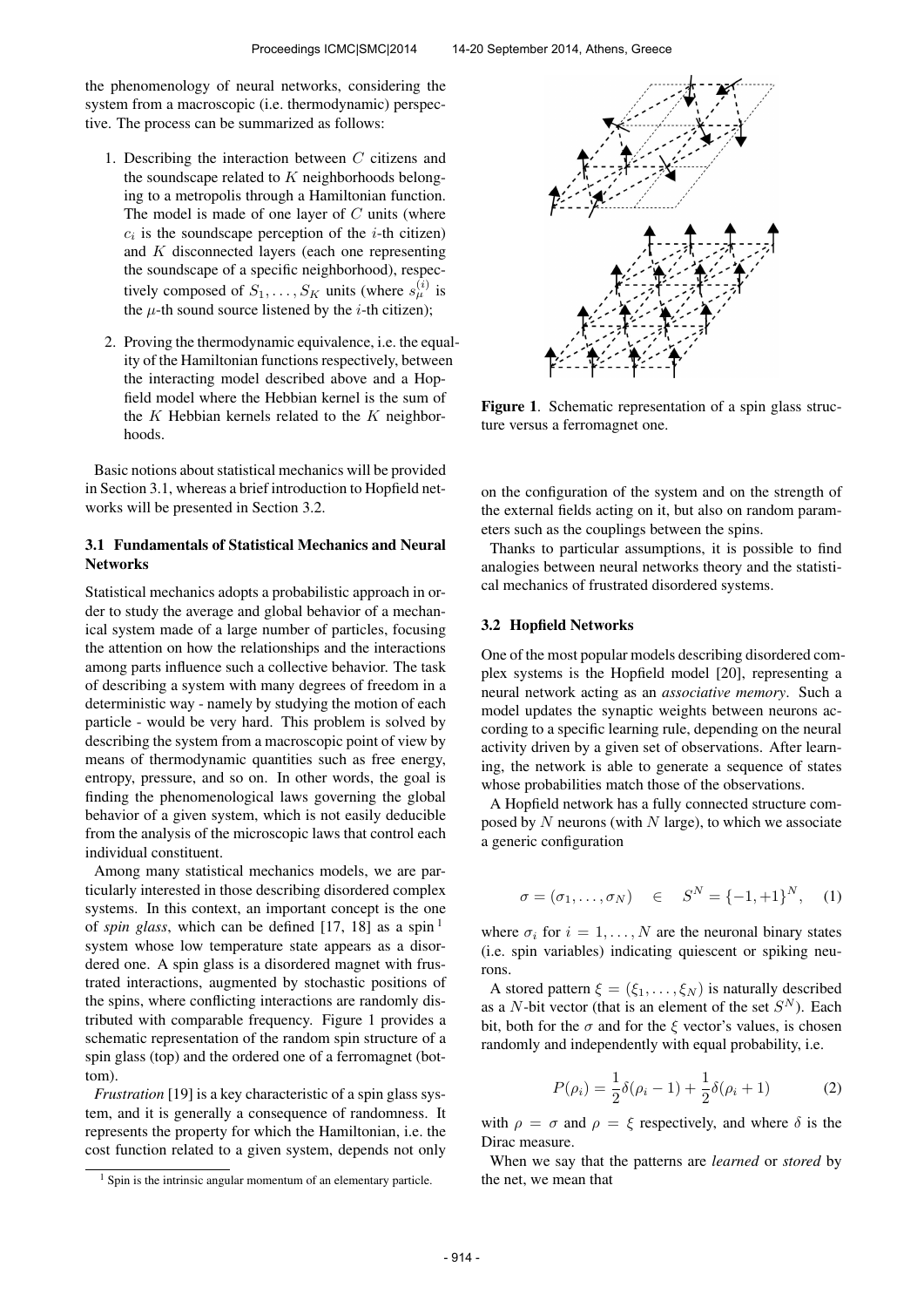$$
\sigma_i = \xi_i \quad \forall \ i = 1, \dots, N. \tag{3}
$$

Equation 3 indicates that each one of the network configurations, for each one of the P patterns  $\xi^{(1)} \dots \xi^{(P)}$ , is a fixed point of the dynamics, i.e. an absolute minimum for the free energy.

Taking into account a neural network where synapses fully connect its neurons, we can define the symmetric synaptic matrix  $J_{i,j}$ , which represents the way a specific neural network stores information, as

$$
J_{i,j} = \frac{1}{N} \sum_{\mu=1}^{P} \xi_i^{(\mu)} \xi_j^{(\mu)} \quad \forall i, j = 1, ..., N.
$$
 (4)

Equation 4 represents the Hebbian kernel of a Hopfield network.

Since in a Hopfield network there are no self connections, namely neurons do not connect directly to themselves, we can say that

$$
J_{i,i} = 0 \quad \forall i = 1, \dots, N,
$$

which is compatible with the model of connected citizens that will be detailed in Section 4.

Usually, when we study a generic physical system the main goal is to understand its different behaviors with respect to the variation of a specific parameter. Such different behaviors are the transition phases of the model, which are transformations of a thermodynamic system from a state of matter to another one due to an abrupt change of one or more physical properties [21].

Thanks to rigorous computations, in the Hopfield network case four phases have been discovered [22], depending on the variation of the control parameter defined as

$$
\alpha = \frac{P}{N}.\tag{6}
$$

In the Hopfield model, in order to study phase transitions, we assume that the number of patterns  $P$  increases linearly with the number of the neurons  $N$ . Once again, this condition is compatible with our application to the case study of soundscapes.

In the Hopfield model, phases are:

- *Ferromagnetic phase* **F** (for small values of  $\alpha$ ), where the network is able to recall the stored patterns because they are global free energy minima<sup>2</sup>;
- *Mixed phase* **M** (for intermediate values of  $\alpha$ ), where pattern recognition is more difficult because of the increase of the  $\alpha$  parameter (as a consequence of the increase of the number of patterns  $P$ ); here, the stored patterns are metastable, i.e. the global free energy minima are spin-glass states;
- *Spin glass phase* **SG** (for high values of  $\alpha$ ), where the network is not able to recall the stored patterns because the system is frustrated.

• *Paramagnetic phase* P, where order - and consequently pattern retrieval - are destroyed by the high temperature T, regardless of the  $\alpha$  values.

The corresponding phase diagram is shown in Figure 2, where *temperature* T represents the noise level of the network.

In the next section we will contextualize such a model to the soundscape studies, generalizing the model described above to the case of multiple sets of stored patterns.



Figure 2.  $T - \alpha$  phase diagram.

# 4. THE MODEL

Let us consider a contemporary metropolis made of C citizens and call

$$
c_i \in \{-1, +1\}
$$
 for  $i = 1, ..., C$ 

a dichotomous variable representing the soundscape perception of the i-th citizen during his/her *everyday listening*. In [23] this locution indicates the process through which people extract information about surrounding events by listening the sound they produce. Please note that everyday listening can be influenced not only by physical conditions but also by cultural, educational and social aspects.



Figure 3. Schematic representation of the interaction between the set  $C$  of citizens and the soundscape related to  $K$ city's neighborhoods. We assume that there is no connections between the layers representing the neighborhoods.

<sup>&</sup>lt;sup>2</sup> In Thermodynamics, free energy is a macroscopic quantity depending on the Hamiltonian function.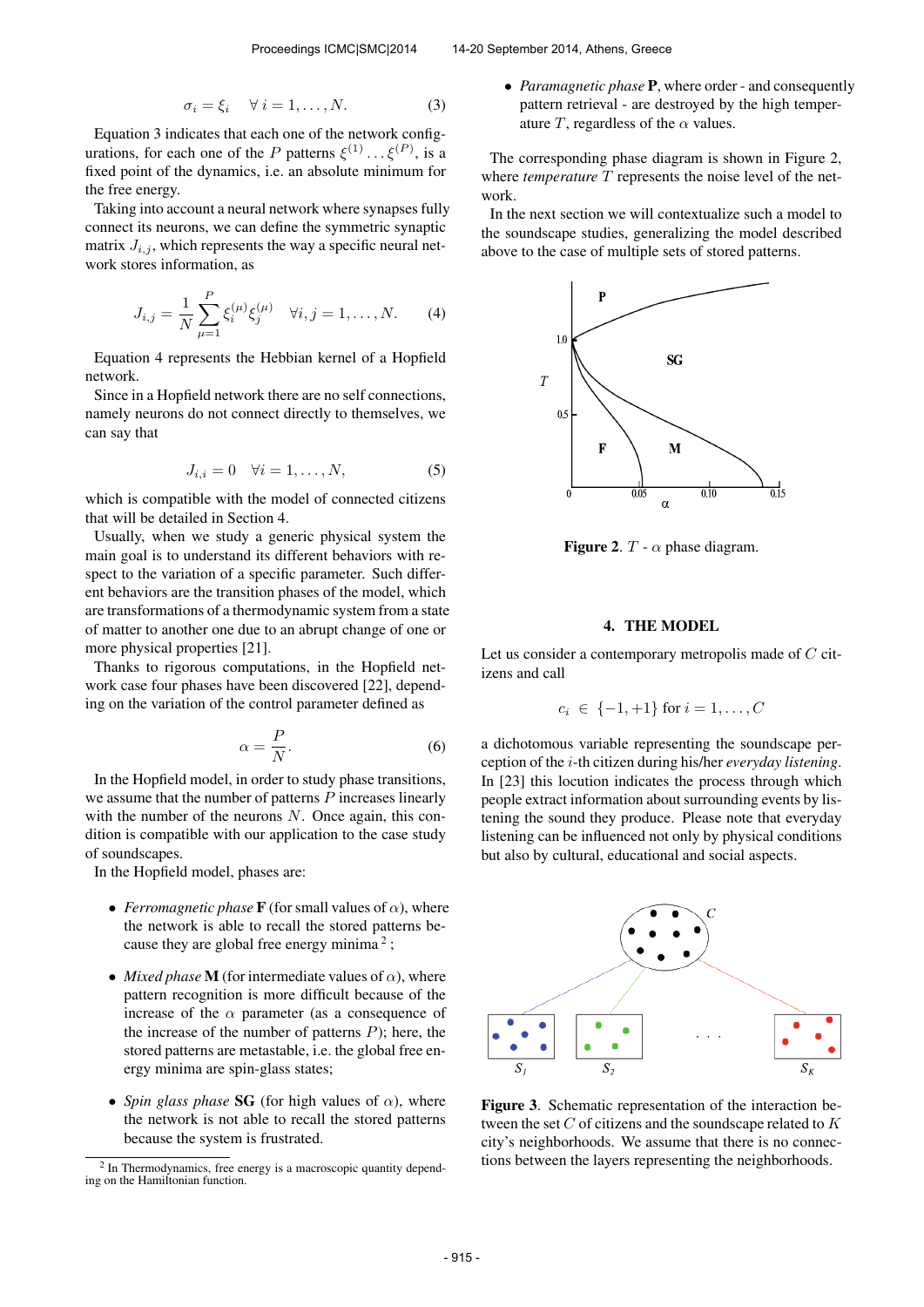The variable  $c_i$  is set to  $+1$  if the surrounding soundscape causes a feeling of wellness and to  $-1$  if a sense of discomfort is felt. We can assume the occurrence of such values is equiprobable, in accordance to (2).

We stress that sound events in the environment can provide information about hazards or risk situations, as well as reassuring episodes and this obviously has a psychological impact on the individual. In other words, the surrounding soundscape is able to raise emotions in the audience.

Now we suppose that citizens, during their daily life, come in contact with a multitude of sounds and noises when they move across a metropolis to go home, to go to work, to reach entertainment venues, etc.

In order to model this aspect, we introduce  $K$  different neighborhoods, each one with its own soundscape reflecting specific socio-economic features. The  $K$  neighborhoodrelated soundscapes are K sets of sound sources

$$
{s^{(1)}}_{\mu_1} \quad \text{for } \mu_1 = 1, \ldots, S_1
$$

$$
\vdots
$$

.

 $\{s^{(K)}\}_{\mu_K}$  for  $\mu_K = 1, ..., S_K$ 

that a priori we can assume to be distributed on the whole territory according to a Normal distribution, i.e.

$$
P(s_{\mu}^{(i)}) = \frac{1}{\sqrt{2\pi}} \exp\left[-\frac{(s_{\mu}^{(i)})^2}{2}\right].
$$
 (7)

Finally, we have to introduce the interactions among people and surrounding sounds  $\xi^{(\mu_1)}, \dots, \xi^{(\mu_K)}$  by representing them as dichotomous variables. As regards their value:

- $\xi_i^{(\mu)} = +1$  when such interaction is positive, in the sense that the *i*-th citizen feels a positive emotion listening to the sound produced by the  $\mu$ -th source;
- $\xi_i^{(\mu)} = -1$  if the interaction is negative.

The Hamiltonian of our system can be defined as:

$$
\mathcal{H}_{C,S}(c,s;\xi) = -\frac{1}{\sqrt{C}} \Big[ \sum_{i=1}^{C} c_i \sum_{\mu_1=1}^{S_1} \xi_i^{(\mu_1)} s_{\mu_1}^{(i)} + \\ + \sum_{\mu_2=1}^{S_2} \xi_i^{(\mu_2)} s_{\mu_2}^{(i)} + \ldots + \sum_{\mu_K=1}^{S_K} \xi_i^{(\mu_K)} s_{\mu_K}^{(i)} \Big] \quad (8)
$$

where  $\beta = 1/T$ , namely it is the reciprocal of the network's noise level T. Parameter  $\beta$  is the strength of the interactions depending on a number of factors: for example, on the distance between citizen and sound sources, on the frequency emitted by a given source, etc.

It is worth underlining that, in accordance with the Hamiltonian defined above, we are adopting a simplified model where all citizens are exposed to all city sounds. In mathematical terms, we are using a *mean field approximation*.

Equation 8 represents the Hamiltonian of a Hybrid Boltzmann Machine [24] containing one layer of visible units  ${c_i}_{i=1}^C$  and K non interacting layers of hidden units. Since we are interested in the perception of the soundscape by the citizens, in our approach the citizens' perceptions constitute the visible layer of the neural network, whereas the soundscape sources are modeled through the hidden layers.

Please note that we are considering a restricted version of a Hybrid Boltzmann Machine (rHBM) as we suppose that each neighborhood has its own soundscape which does not influence the other ones, as shown in Figure 3.



Figure 4. Schematic representation of the equivalent Hopfield neural network built upon the visible units  $c_i$  only, with an internal fully connected structure.

## 5. THERMODYNAMIC EQUIVALENCE

This section will demonstrate that a rHBM made of one layer of visible units and  $K$  disconnected layers of hidden units (see Section 4) is thermodynamically equivalent to a Hopfield model, namely a fully connected network of only visible units.

First, we introduce the *partition function* related to the Hamiltonian 8, which is

$$
\mathcal{Z}_{C,S}(\beta;\xi) = \sum_{\{c\}} \int \prod_{\mu_1=1}^{S_1} ds_{\mu_1}^{(1)} \dots
$$

$$
\dots \int \prod_{\mu_K=1}^{S_K} ds_{\mu_K}^{(K)} \exp[-\sqrt{\beta} \mathcal{H}_{C,S}(c,s;\xi)]. \quad (9)
$$

Now, by applying the Gaussian integral represented by

$$
\int_{-\infty}^{+\infty} dz \exp\left[-\beta \left(\frac{z^2}{2} - az\right)\right] = \sqrt{2\pi} \exp\left(\frac{a^2}{2}\right)
$$
\n(10)

we obtain the partition function

$$
\mathcal{Z}_C(\beta,\xi) \propto \sum_c \exp(-\beta \mathcal{H}_C(c;\xi)),\tag{11}
$$

where

$$
\mathcal{H}_C(c;\xi) = -\frac{1}{C} \sum_{i
$$

and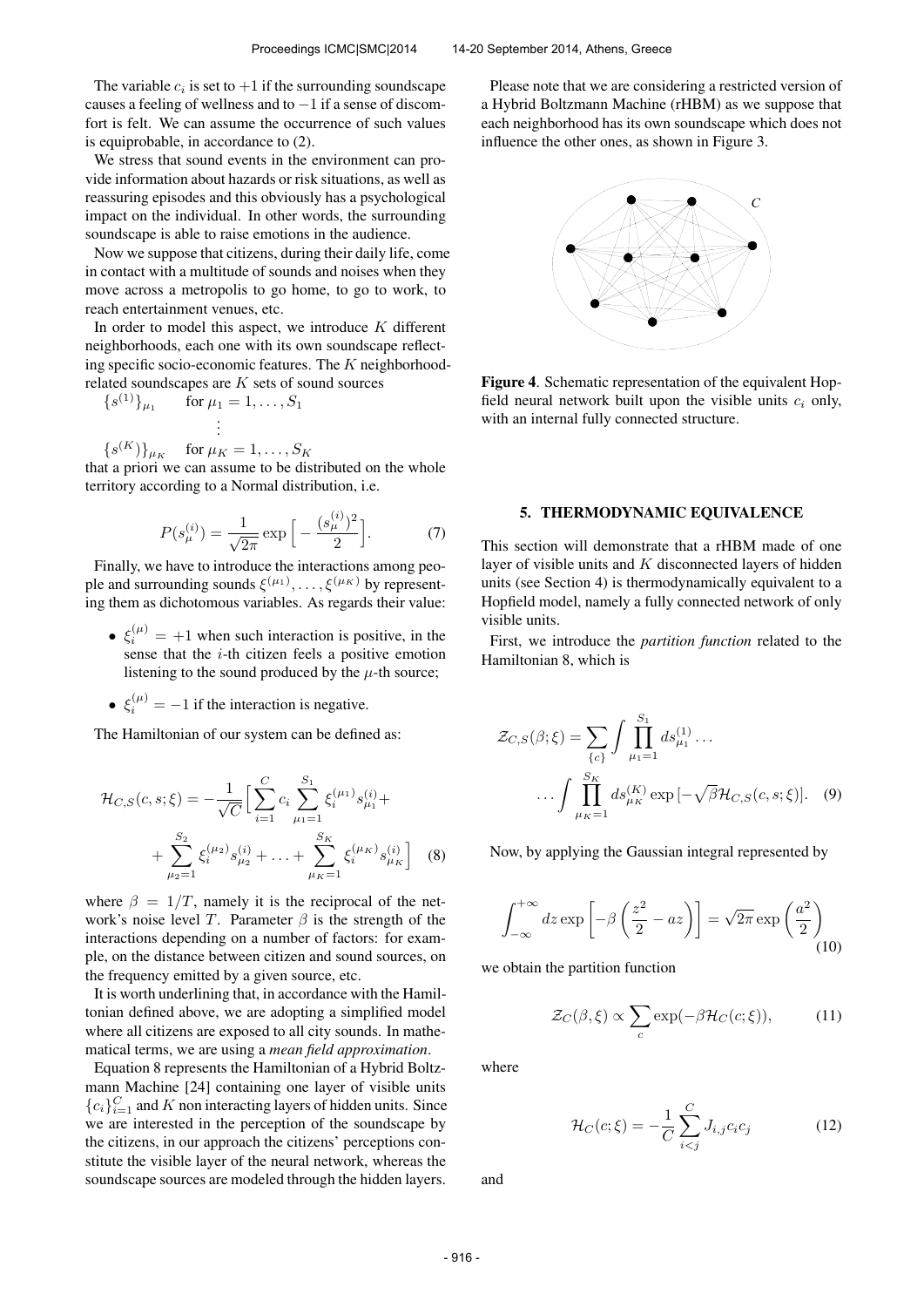$$
J_{i,j} = \sum_{\mu_1=1}^{S_1} \xi_i^{(\mu_1)} \xi_j^{(\mu_1)} + \sum_{\mu_2=1}^{S_2} \xi_i^{(\mu_2)} \xi_j^{(\mu_2)} + \dots + \newline + \sum_{\mu_K=1}^{S_K} \xi_i^{(\mu_K)} \xi_j^{(\mu_K)}.
$$
 (13)

Equation 12 represents the Hamiltonian of a Hopfield model where the Hebbian kernel is the sum of the  $K$  Hebbian kernels related to  $K$  different sets of patterns, where

$$
J_{i,i} = 0, \ \forall i = 1, \dots, C \tag{14}
$$

because, as we briefly mentioned in the previous section, we assume that citizens do not communicate with themselves.

We can infer that the system described by the Hamiltonian in Equation 8 can be mapped into that one described by the Hamiltonian in Equation 12, where  $\xi^{(\mu_1)}, \ldots, \xi^{(\mu_K)}$ , i.e. the interactions among citizens and the sounds composing the soundscape, are in the latter case the patterns stored by the citizens network. In this case, patterns correspond to the emotions felt by citizens.

As a consequence, we can discover the main phase transitions of the aforementioned Hopfield model and associate to them different global behaviors of the network from a social and psychological point of view.

First, we define  $K$  control parameters denoting the ratio between the number of sound sources  $S_1, \ldots, S_K$  in each neighborhood and number of the citizens C respectively:

$$
\alpha_1 = \frac{S_1}{C}, \ \alpha_2 = \frac{S_2}{C}, \ \dots \ \alpha_K = \frac{S_K}{C}.
$$
 (15)

The thermodynamic properties of the Hopfield model, in terms of memory, depend on how the numbers  $S_1, \ldots, S_K$ of stored patterns scale with the size  $C$  of the system, i.e. on the choice of the parameters  $\alpha_1, \ldots, \alpha_K$ . We can assume that  $S_1, \ldots, S_K$ , i.e. the number of sound and noise sources, increases linearly with the number of citizens. Consequently, adopting the ratio between such quantities as a control parameter is plausible.

Needless to say, an increasing number of citizens implies only a greater number of artificial sounds (due to transport, technologies, industries etc.), whereas the number of natural sounds remain fixed. However, the latter quantity is negligible with respect to the former one. Moreover, in a metropolis soundscape, also the relevance in terms of loudness of natural sounds with respect to artificial ones becomes negligible as well.

The aforementioned process leads to detect the main transition phases of the model (see Section 3.2). At this purpose, the parameter  $T$  plays an important role: in fact, we recall that  $T$  (the reciprocal of the  $\beta$  parameter), represents the temperature of the system, to which we associate the communication level of the citizens' network.

Besides, let us define

$$
\alpha = \alpha_1 + \ldots + \alpha_K, \tag{16}
$$

which comes from Equation 13.

As a result:

- For high level of noise  $T$  no retrieval is possible;
- For  $T$  at an intermediate value of noise retrieval is possible, provided that the number of sound sources is not too large, i.e.  $\alpha \leq 0.05$ ;
- For  $T$  low, the Hopfield network can retrieve a number of patterns near its maximum, namely  $\alpha = 0.14$ .

# 6. CONCLUSIONS

As explained in Section 3.2, four phases can be observed in a Hopfield network. In our opinion, each phase can be associated with a different type of society.

The *ferromagnetic phase* corresponds to an *ordered society*, where citizens can recall the memorized patterns, namely the emotions related to the sounds heard during their everyday life. The reason is that sound sources are few and distinguishable: keynote sounds, sound signals, and soundmarks are clearly preserved. In the theoretical works by Schafer, this situation - typical of pre-industrial society - is defined as a *hi-fi soundscape*.

On the contrary, the *spin glass phase* corresponds to a *chaotic society*, where the community is no more able to distinguish sounds because of the dominant presence of noise. In Schafer's works, this situation is defined as a *lo-fi soundscape*, typical of post-industrial society. This kind of community loses its own reference points with respect to the surrounding soundscape because of masking, distraction, disorientation, etc. The social and cultural identity of the community within the specific environment is lost. In such a context, individuals tend to isolate themselves, even when they try to recover the mentioned reference points. In this sense, a clue is the habit of listening to music through headphones. The transition from a hi-fi to a lo-fi soundscape can be described in the Hopfield model through the transition from the ferromagnetic phase to the spin glass phase.

The model includes two other phases. The *mixed phase* is halfway between the ferromagnetic phase and the spin glass one. Even if Schafer's theories do not explicitly define intermediate states, from a social and sociological point of view this "nuance in meaning" can represent many realworld situations: e.g., the transformation of a pre-industrial into a post-industrial society, a process that took several decades during which natural and artificial sounds slowly lost their identity and became more and more indistinguishable. Another example is provided by low-technology societies and communities, where the transformation of a hifi soundscape into a lo-fi one is not complete.

Finally, we can identify the *paramagnetic phase* with the case in which community is so noisy that, regardless of the number of surrounding sound sources, the retrieval is not possible because of the confusion created by the citizens' network itself.

As shown in our work, these considerations about soundscapes can be modeled in terms of statistical mechanics. When the sound and noise sources increase in number, it is no longer possible to simultaneously minimize all the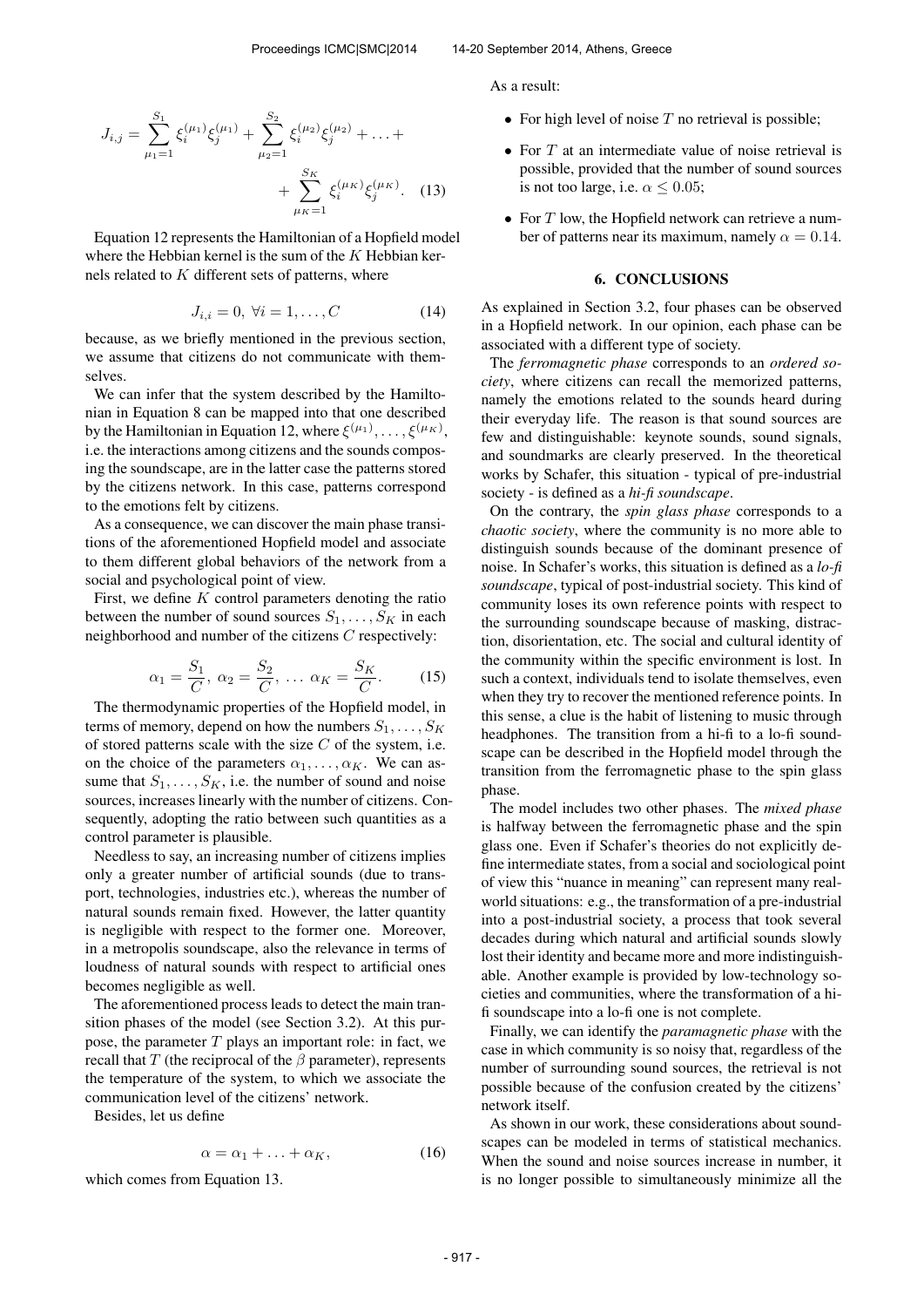Hamiltonian components. As a consequence, we get a frustrated system representing the inability to recall objects to mind as well as the inability to perceive distinct sounds having a specific meaning for the citizen.

Moreover, we stress that the network noise  $T$  grows together with the increase of sound sources since the confusion of the surrounding soundscape leads people to communicate louder. As a consequence, today community is much more noisy than in the past. This fact contributes to produce even a more congested soundscape for a contemporary city.

We deduce from Equation 13 that, if hidden layers are disconnected (i.e. K neighborhoods have their own soundscapes which do not interfere with the other ones), the corresponding patterns (i.e. the emotions stored by the citizens) contribute linearly to the capacity of the Hopfield network. The linear additivity property for the Hebbian kernel holds in the case of uncorrelated experiences (i.e. uncorrelated patterns). As a consequence, the sum of the control parameters defined in Equation 15 and referred to different neighborhoods implies the impossibility to distinguish among patterns related to neighborhoods. The control parameter is unique, as shown in Equation 16. In this homogeneous environment, citizens can still recall sounds and consequently feel emotions, but they are no more able to associate them to specific places: now the sound of the metropolis is indiscernible.

Currently, the nature of the present work is exquisitely theoretical and it lacks in experimentation. On one hand, it would be very difficult to recreate a pre-industrial soundscape in order to either verify or confute our theory. On the other hand, some tests can be conducted in populations where technology level is quite low, and future work will focus on this aspect.

## 7. REFERENCES

- [1] J. D. Porteous and J. F. Mastin, "Soundscape," *Journal of Architectural and Planning Research*, 1985.
- [2] B. De Coensel and D. Botteldooren, "The quiet rural soundscape and how to characterize it," *Acta Acustica united with Acustica*, vol. 92, no. 6, pp. 887–897, 2006.
- [3] J. M. Berenguer, "Sounds in cause: Soundscape and evolution," *The Journal of the Acoustical Society of America*, vol. 130, no. 4, pp. 2531–2531, 2011.
- [4] Y. Xiao-mei and H. Kun-peng, "Sound and video recording for chinese classical gardens soundscape database," *Journal of Temporal Design in Architecture and the Environment*, vol. 9, no. 1, pp. 104–107, 2009.
- [5] S. Servigne, R. Laurini, M.-A. Kang, and K.-J. Li, "First specifications of an information system for urban soundscape," in *Multimedia Computing and Systems, 1999. IEEE International Conference on*, vol. 2. IEEE, 1999, pp. 262–266.
- [6] M.-A. Kang and S. Servign, "Animated cartography for urban soundscape information," in *Proceedings of the*

*7th ACM international symposium on Advances in geographic information systems*. ACM, 1999, pp. 116– 121.

- [7] L. A. Ludovico and D. A. Mauro, "Sound and the city: Multi-layer representation and navigation of audio scenarios," in *Proceedings of the 6th Sound and Music Computing Conference. Oporto: SMC*, 2009.
- [8] M. Raimbault and D. Dubois, "Urban soundscapes: Experiences and knowledge," *Cities*, vol. 22, no. 5, pp. 339–350, 2005.
- [9] M. E. Nilsson and B. Berglund, "Soundscape quality in suburban green areas and city parks," *Acta Acustica united with Acustica*, vol. 92, no. 6, pp. 903–911, 2006.
- [10] J. Kang and W. Yang, "Soundscape in urban open public spaces," *World Architecture*, vol. 144, pp. 76–79, 2002.
- [11] B. Krause, S. H. Gage, and W. Joo, "Measuring and interpreting the temporal variability in the soundscape at four places in Sequoia National Park," *Landscape ecology*, vol. 26, no. 9, pp. 1247–1256, 2011.
- [12] W. J. Davies, M. D. Adams, N. Bruce, M. Marselle, R. Cain, P. Jennings, J. Poxon, A. Carlyle, P. Cusack, D. A. Hall *et al.*, "The positive soundscape project: A synthesis of results from many disciplines," 2009.
- [13] J. Carles, F. Bernáldez, and J. de Lucio, "Audio-visual interactions and soundscape preferences," *Landscape Research*, vol. 17, no. 2, pp. 52–56, 1992.
- [14] R. M. Schafer, "The soundscape. our sonic environments and the tuning of the world," *Rochester, Vermont: Destiny Books*, 1994.
- [15] B. Truax, *Acoustic communication*. Greenwood Publishing Group, 2001, vol. 1.
- [16] R. M. Schafer, "The tuning of the world," 1977.
- [17] K. H. Fischer and J. A. Hertz, *Spin glasses*. Cambridge University Press, 1993, vol. 1.
- [18] M. Mézard, G. Parisi, and M. A. Virasoro, Spin glass *theory and beyond*. World scientific Singapore, 1987, vol. 9.
- [19] G. Toulouse, "Theory of the frustration effect in spin glasses: I," *Commun. Phys*, vol. 2, no. 4, pp. 115–119, 1977.
- [20] J. J. Hopfield, "Neural networks and physical systems with emergent collective computational abilities," *Proceedings of the national academy of sciences*, vol. 79, no. 8, pp. 2554–2558, 1982.
- [21] J. M. Yeomans, *Statistical mechanics of phase transitions*. Oxford University Press, 1992.
- [22] D. J. Amit, *Modeling brain function: The world of attractor neural networks*. Cambridge University Press, 1992.